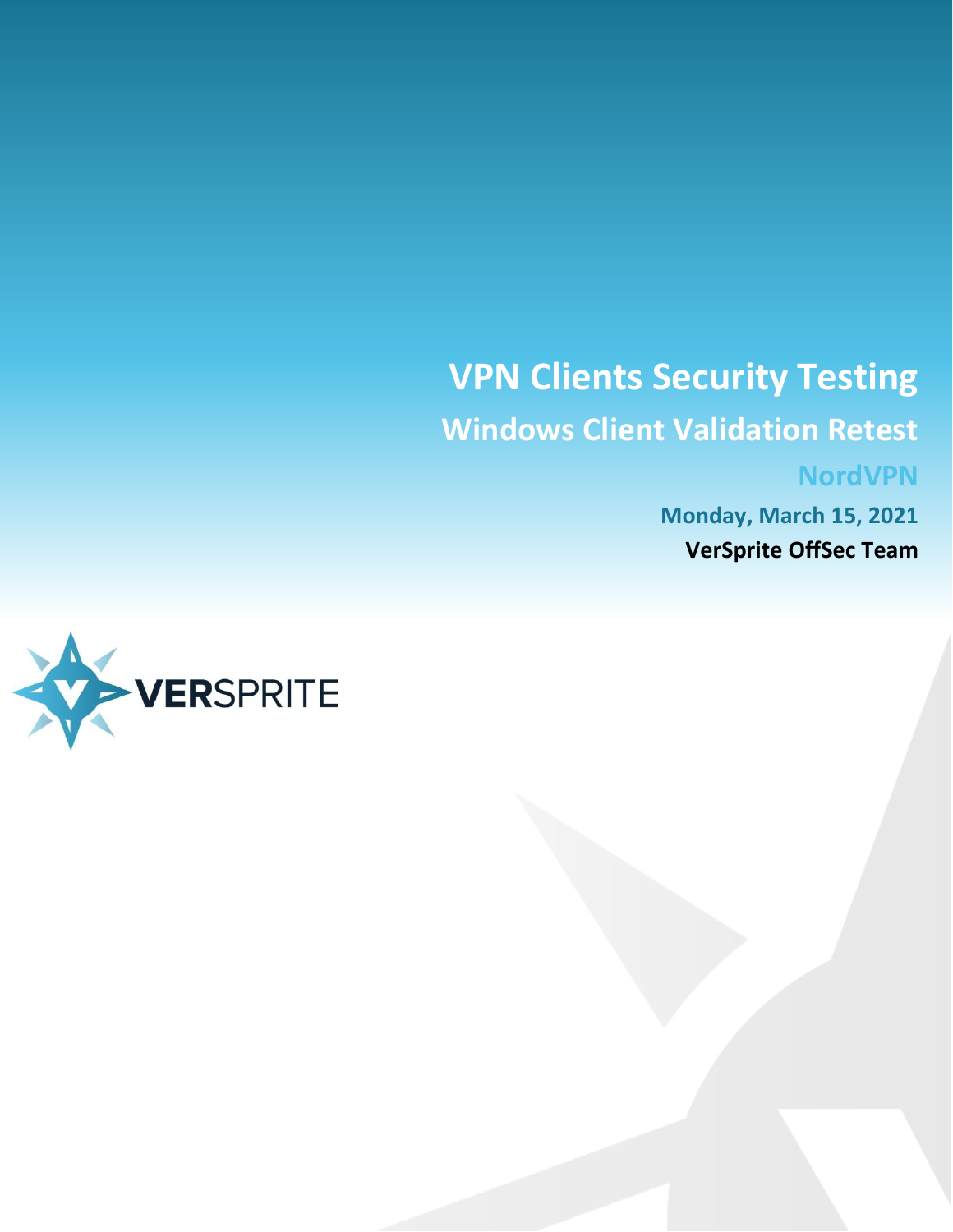

# <span id="page-1-0"></span>Table of Contents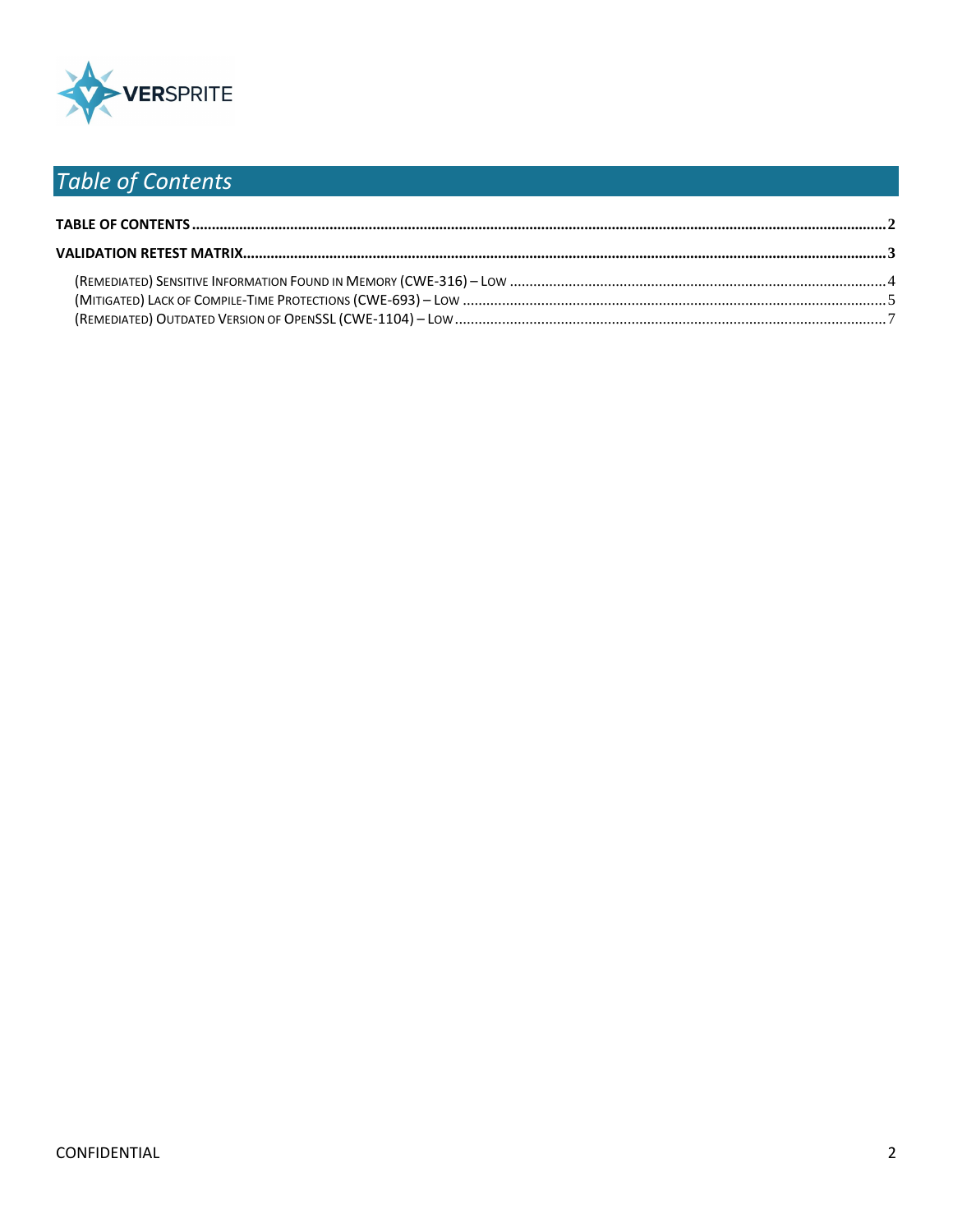

# <span id="page-2-0"></span>*Validation Retest Matrix*

| <b>Vulnerability</b>                                | <b>Status</b> | <b>Summary</b>                                                                                                                                                                                                                                                     |
|-----------------------------------------------------|---------------|--------------------------------------------------------------------------------------------------------------------------------------------------------------------------------------------------------------------------------------------------------------------|
| Sensitive Information Found in Memory (CWE-<br>316) | Remediated    | During the validation retest, VerSprite<br>discovered that it is no longer possible to extract<br>the user credentials from the NordVPN client<br>process memory. In the newly tested version,<br>the authentication process occurs in the web<br>browser instead. |
| Lack of Compile-Time Protections (CWE-693)          | Mitigated     | We found that some of the NordVPN client<br>binaries were still missing some of the available<br>compile time protections. However, the new<br>binaries made use of more protections than the<br>previous version, indicating good progress in this<br>direction.  |
| Outdated Version of OpenSSL (CWE-1104)              | Remediated    | The version of OpenSSL bundled with the newer<br>version of NordVPN was 2.4.10. This is a much<br>more recent version and there are no publicly<br>known vulnerabilities or exploits for it.                                                                       |

*Figure 1 – Validation Retest Matrix*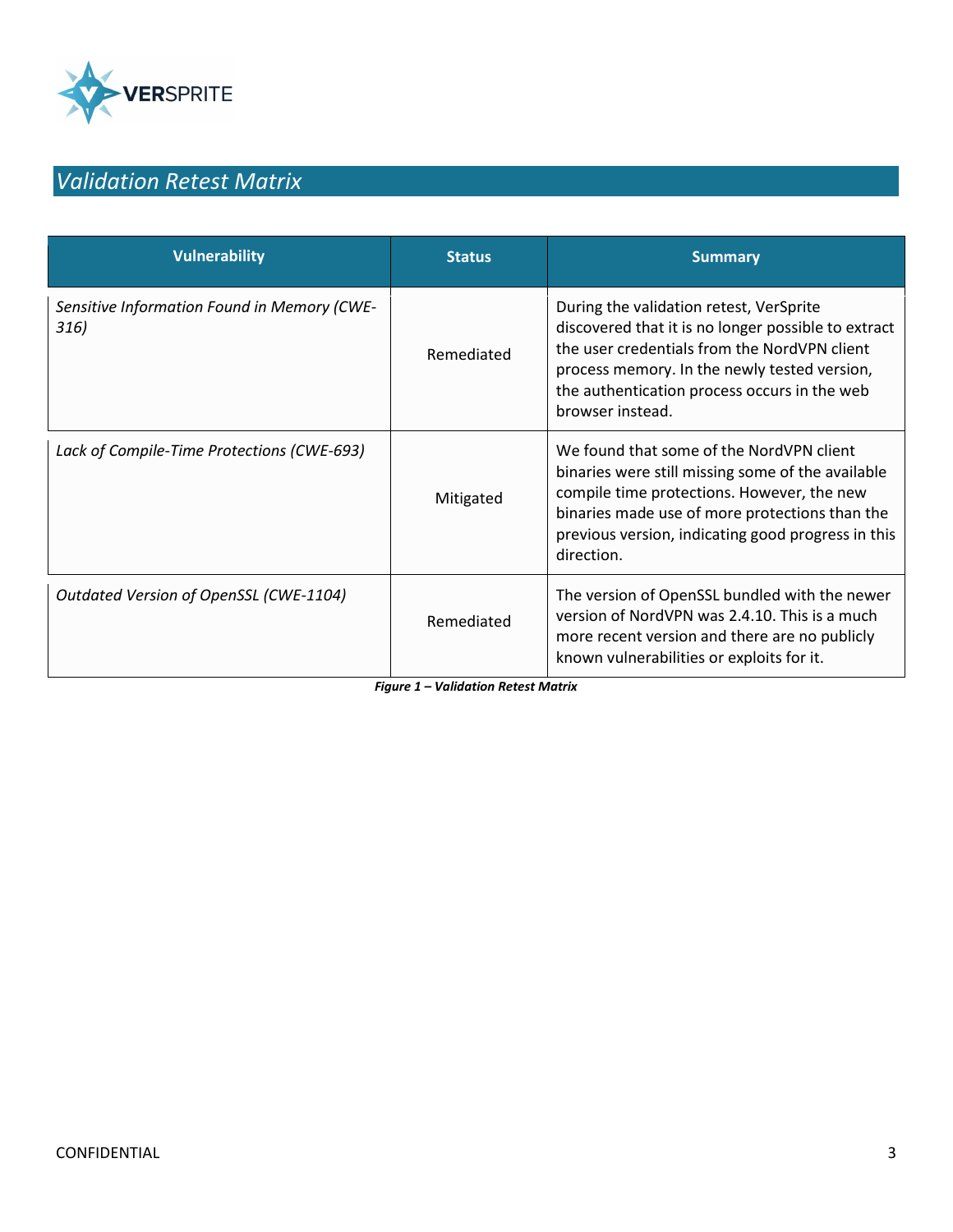

### <span id="page-3-0"></span>**(Remediated) Sensitive Information Found in Memory (CWE-316) – Low**

#### **Validation Retest Notes**

During the validation retest, VerSprite discovered that it is no longer possible to extract the user credentials from the NordVPN client process memory. In the newly tested version, the authentication process occurs in the web browser instead.

As can be seen in the following command output, it was no longer possible to find the user's password in the process memory of either the GUI or the service:

**C:\Python27\Scripts> ..\python.exe pfind.py -x 4d0056040062007000410041004200380073006a0042006a007800 nordvpn-service.exe NordVPN.exe**

Process memory finder

**C:\Python27\Scripts>**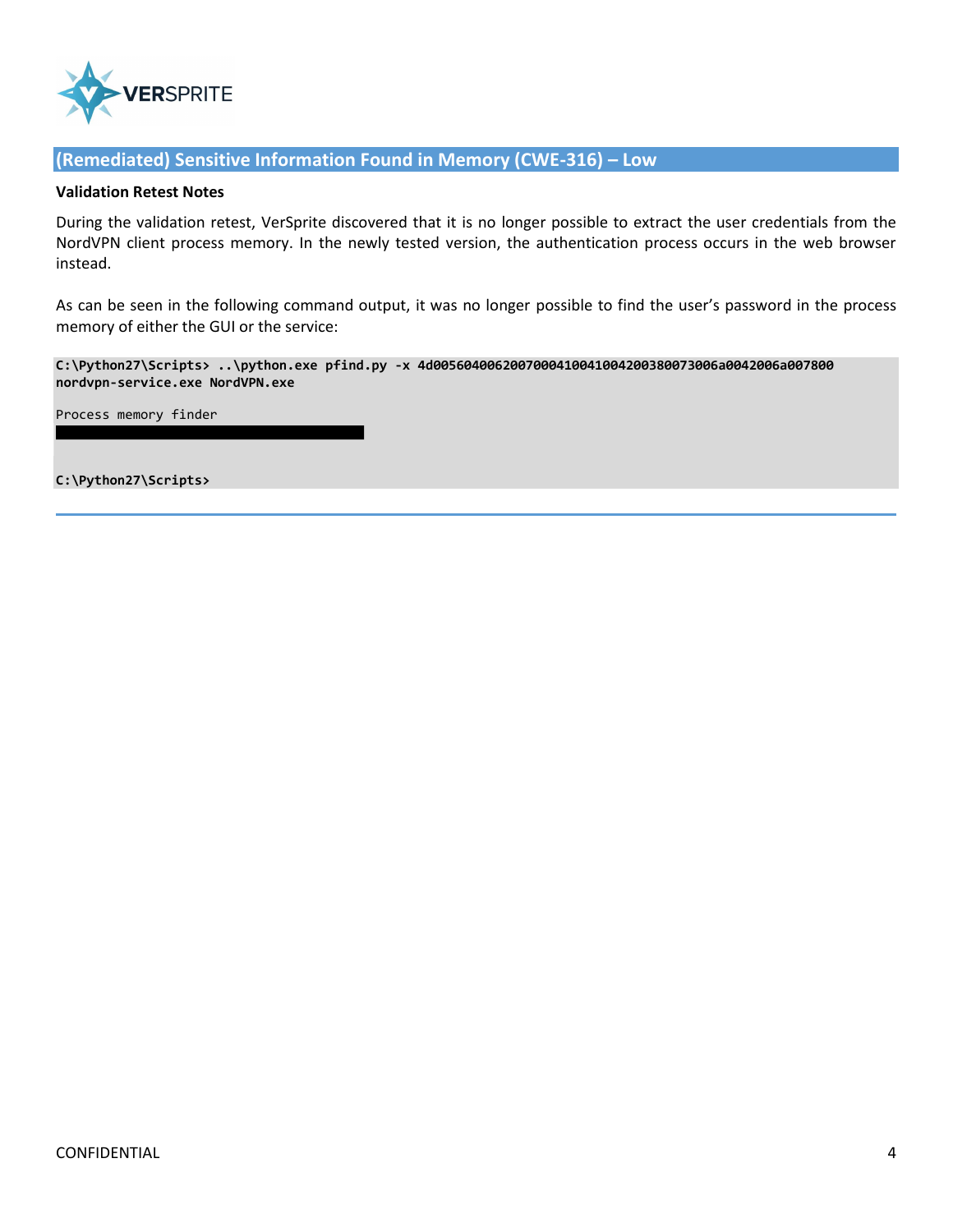

## <span id="page-4-0"></span>**(Mitigated) Lack of Compile-Time Protections (CWE-693) – Low**

#### **Validation Retest Notes**

During the validation retest, we found that some of the NordVPN client binaries were still missing some of the available compile time protections. However, the new binaries made use of more protections than the previous version, indicating good progress in this direction.

The following output of the *winchecksec* tool shows the improvements, as well as the protections that are still not in use:

| ./Program Files/NordVPN/6.35.2.0/Resources/Binaries/32bit/openvpn-nordvpn.exe |                                                                               |  |  |  |  |
|-------------------------------------------------------------------------------|-------------------------------------------------------------------------------|--|--|--|--|
| Dynamic Base : "Present"                                                      |                                                                               |  |  |  |  |
| <b>ASLR</b>                                                                   | : "Present"                                                                   |  |  |  |  |
| High Entropy VA : NotPresent                                                  |                                                                               |  |  |  |  |
| Force Integrity : "Present"                                                   |                                                                               |  |  |  |  |
| Isolation : "Present"                                                         |                                                                               |  |  |  |  |
| <b>NX</b>                                                                     | : "Present"                                                                   |  |  |  |  |
| <b>SEH</b>                                                                    | : "Present"                                                                   |  |  |  |  |
| <b>CFG</b>                                                                    | : "Present"                                                                   |  |  |  |  |
| <b>RFG</b>                                                                    | : "Present"                                                                   |  |  |  |  |
| <b>SafeSEH</b>                                                                | : "NotPresent"                                                                |  |  |  |  |
| GS                                                                            | : "Present"                                                                   |  |  |  |  |
| Authenticode : "Present"                                                      |                                                                               |  |  |  |  |
| .NET                                                                          | : "NotPresent"                                                                |  |  |  |  |
|                                                                               |                                                                               |  |  |  |  |
|                                                                               | ./Program Files/NordVPN/6.35.2.0/Resources/Binaries/32bit/devcon.exe          |  |  |  |  |
| Dynamic Base : "Present"                                                      |                                                                               |  |  |  |  |
| <b>ASLR</b>                                                                   | : "Present"                                                                   |  |  |  |  |
| High Entropy VA : NotPresent"                                                 |                                                                               |  |  |  |  |
| Force Integrity : NotPresent"                                                 |                                                                               |  |  |  |  |
| Isolation : "Present"                                                         |                                                                               |  |  |  |  |
| <b>NX</b>                                                                     | : "Present"                                                                   |  |  |  |  |
| SEH.                                                                          | : "Present"                                                                   |  |  |  |  |
| <b>CFG</b>                                                                    | : "Present"                                                                   |  |  |  |  |
| <b>RFG</b>                                                                    | : "Present"                                                                   |  |  |  |  |
| SafeSEH                                                                       | : "NotPresent"                                                                |  |  |  |  |
| GS                                                                            | : "Present"                                                                   |  |  |  |  |
| Authenticode                                                                  | : "Present"                                                                   |  |  |  |  |
| .NET                                                                          | : "NotPresent"                                                                |  |  |  |  |
|                                                                               |                                                                               |  |  |  |  |
|                                                                               | ./Program Files/NordVPN/6.35.2.0/Resources/Binaries/64bit/openvpn-nordvpn.exe |  |  |  |  |
| Dynamic Base : "Present"                                                      |                                                                               |  |  |  |  |
| <b>ASLR</b>                                                                   | : "Present"                                                                   |  |  |  |  |
| High Entropy VA : "Present"                                                   |                                                                               |  |  |  |  |
| Force Integrity : "Present"                                                   |                                                                               |  |  |  |  |
| Isolation                                                                     | : "Present"                                                                   |  |  |  |  |
| NX                                                                            | : "Present"                                                                   |  |  |  |  |
| <b>SEH</b>                                                                    | : "Present"                                                                   |  |  |  |  |
| <b>CFG</b>                                                                    | : "Present"                                                                   |  |  |  |  |
| <b>RFG</b>                                                                    | : "NotPresent                                                                 |  |  |  |  |
| SafeSEH                                                                       | : "NotApplicable"                                                             |  |  |  |  |
| GS                                                                            | : "Present"                                                                   |  |  |  |  |
| Authenticode                                                                  | : "Present"                                                                   |  |  |  |  |
| .NET                                                                          | : "NotPresent"                                                                |  |  |  |  |
|                                                                               |                                                                               |  |  |  |  |
| ./Program Files/NordVPN/6.35.2.0/Resources/Binaries/64bit/devcon.exe          |                                                                               |  |  |  |  |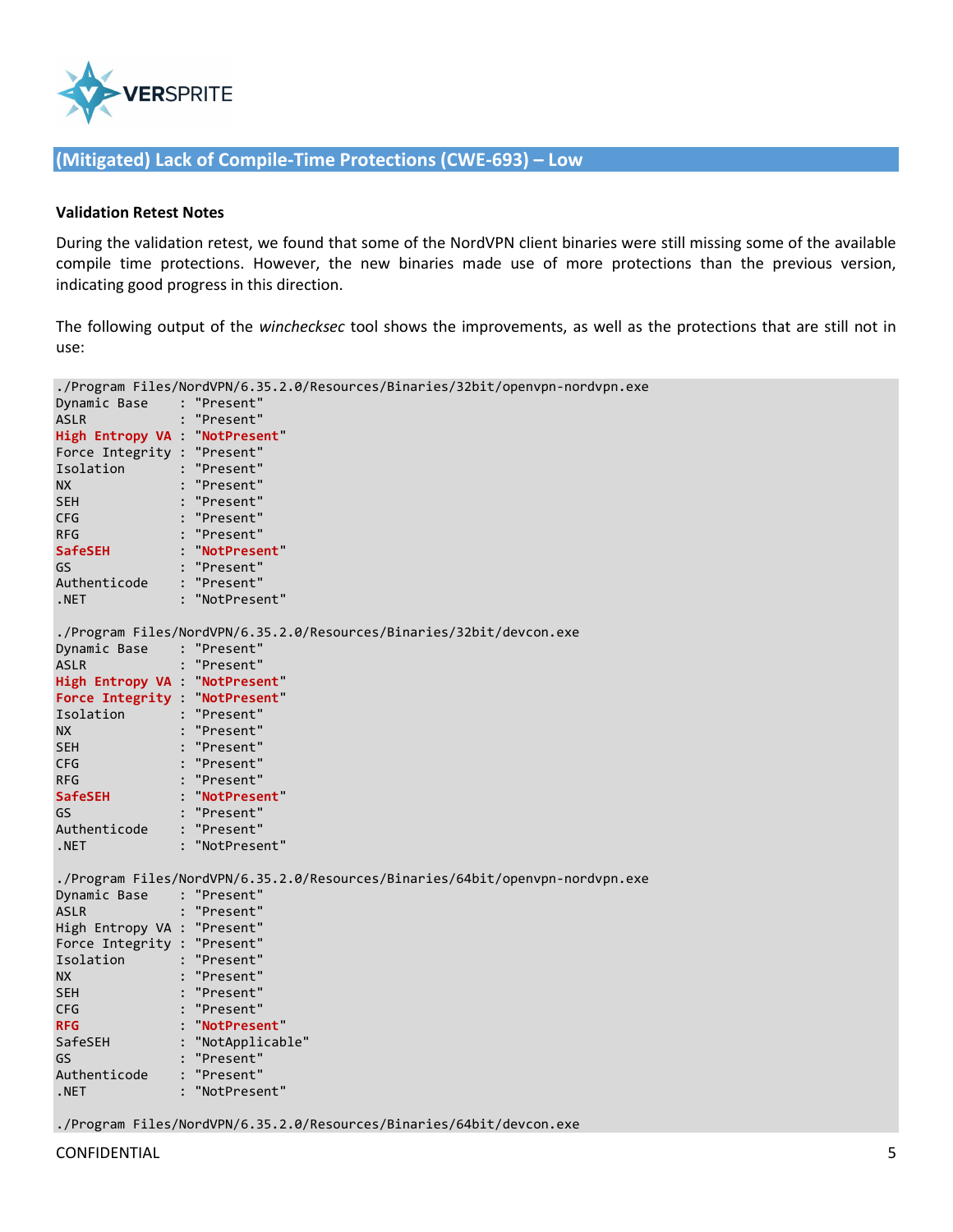

| Dynamic Base                   | : "Present"       |
|--------------------------------|-------------------|
| <b>ASLR</b>                    | : "Present"       |
| High Entropy VA : "Present"    |                   |
| Force Integrity : "NotPresent" |                   |
| Isolation                      | : "Present"       |
| <b>NX</b>                      | : "Present"       |
| <b>SEH</b>                     | : "Present"       |
| CFG                            | : "Present"       |
| <b>RFG</b>                     | : "NotPresent"    |
| SafeSEH                        | : "NotApplicable" |
| GS                             | : "Present"       |
| Authenticode                   | : "Present"       |
| .NET                           | : "NotPresent"    |
|                                |                   |